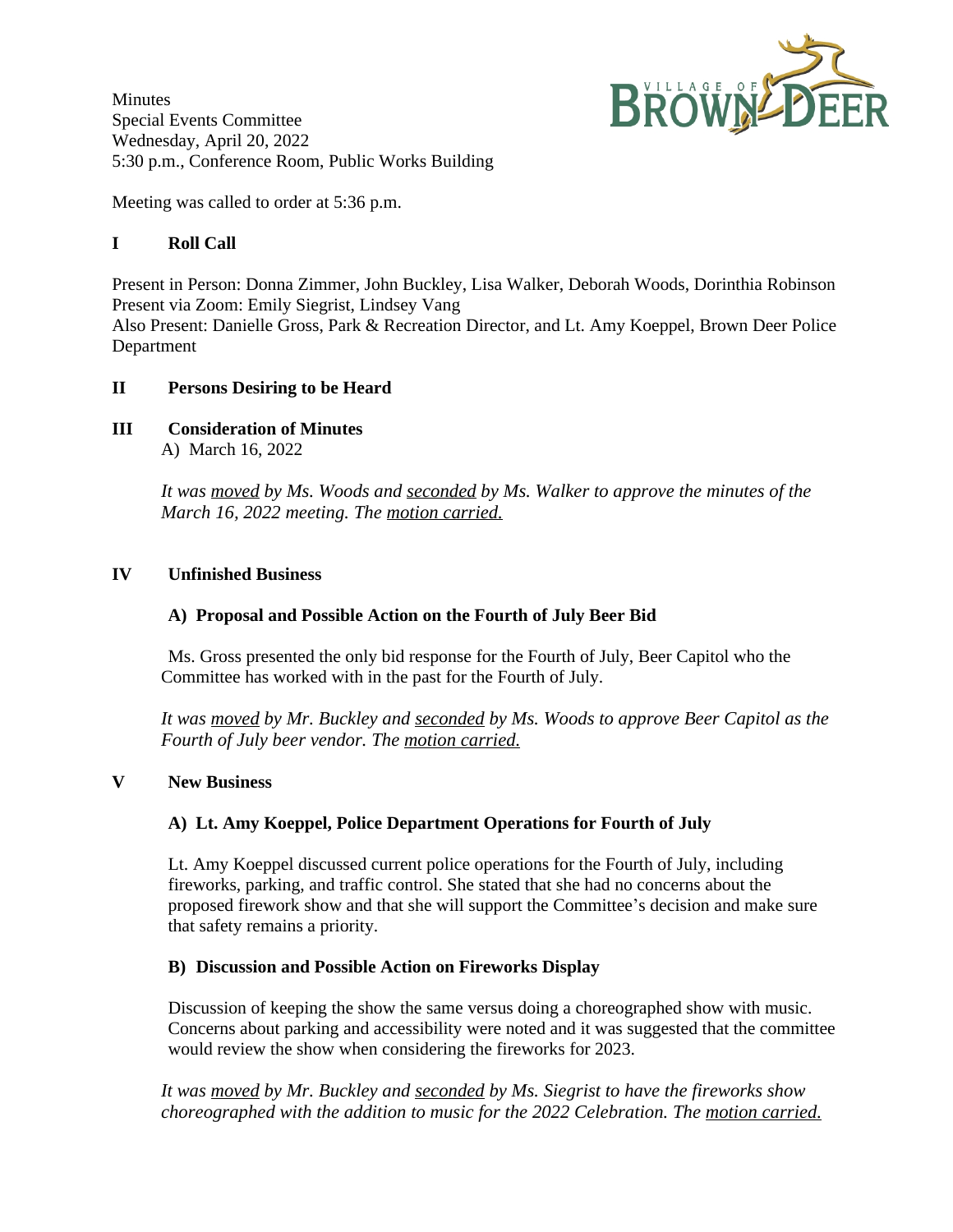# **C) Discussion on selling of Raffle Tickets, \$1.00 for each or 6 for \$5.00**

Ms. Gross stated that the raffle tickets were received from the printer and asked if there were any committee members able to volunteer to staple and bundle the tickets together. Discussion followed about where and who would sell tickets as we missed one of the bigger opportunities to sell (Election) due to a delayed raffle license.

# **D) Discussion and Possible Action of the percentage of revenue share from food vendors**

Ms. Gross and Ms. Walker discussed the feedback that they had been receiving from food vendors about the revenue share on the Fourth. Ms. Gross, supported by Ms. Walker proposed that the committee drops the revenue share completely to secure vendors.

*It was moved by Ms. Walker and seconded by Mr. Buckley to drop the revenue share requirement from food vendors for the 2022 Fourth of July Celebration. The motion carried.*

### **E) Discussion and Possible Approval of Pricing for Parking Permits, Corn Roast, and Beer**

Discussion on pricing ensued.

*It was moved by Ms. Siegrist and seconded by Mr. Buckley to approve proposed pricing for parking permits, corn roast, and beer. The motion carried.*

### **F) Discussion about t-shirts or name tags for Committee Members**

Discussion on what the committee would like to do and cost of options. Ms. Gross stated she would investigate pricing for the options discussed and bring them to the committee at a later date.

### **G) Staff Report**

Ms. Gross presented her staff report to the Committee. Discussion followed.

### **H) Discussion and Possible Action on Committee Meetings, In-person vs. Virtual**

Ms. Gross discussed the decision by the board to make committee meetings being completely in person versus virtual. Mr. Buckley stated the importance of being in person for May and June leading up to the Fourth of July. Ms. Zimmer stated that the committee could look into a time change to allow for those with work schedules. Discussion followed.

Ms. Siegrist mentioned concerns about the committee's flexibility and inclusivity and that members have outside time constraints and responsibilities that don't always allow for in person attendance.

*It was moved by Ms. Walker, seconded by Mr. Buckley, to have committee meetings in person with Ms. Siegrist and Ms. Vang opposing by a roll call vote… Motion carried 5-2*